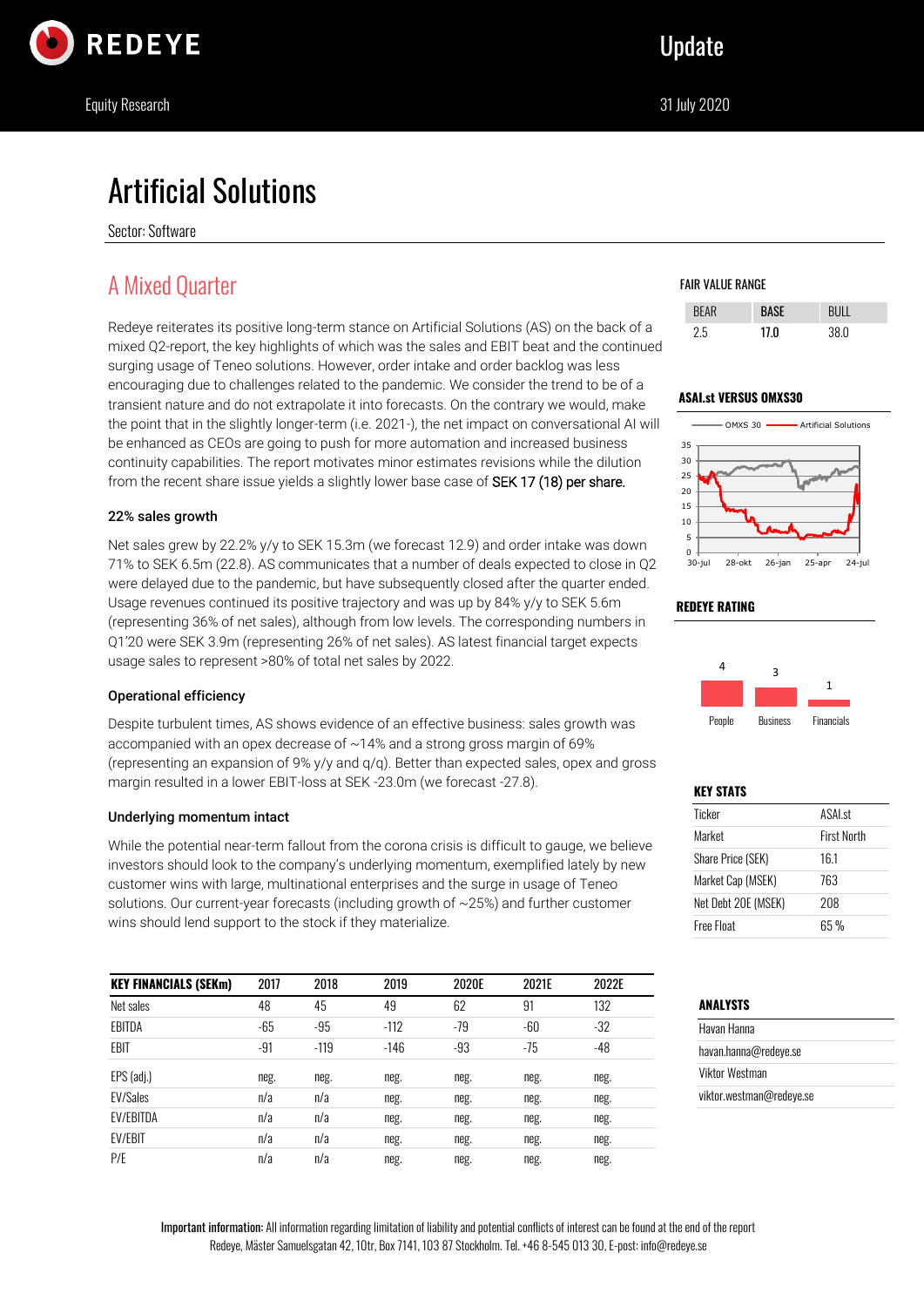# Artificial Solutions: Q2'20

Although the P&L numbers beat forecasts, the pandemic had an apparent effect on order intake, which decreased considerably (due to lengthened sales cycles and conservatism among IT departments to commit new spend). We consider the trend to be transient and do not extrapolate it into forecasts, especially as a number of deals expected to close in Q2 were subsequently closed after the quarter ended.

| <b>SEKm</b>          | Q2'19   | Q2'20e  | Q2'20a  | Diff $(%)$ | Diff. (abs.) | Q1'20   |
|----------------------|---------|---------|---------|------------|--------------|---------|
| Net sales            | 12.6    | 12.9    | 15.4    | 20%        | 2.5          | 15.3    |
| Capitalised costs    | 2.6     | 2.8     | 2.6     | $-7%$      | $-0.2$       | 3.9     |
| Other income         | 0.0     | 0.0     | 0.6     | n.a        | 0.6          | 0.0     |
| <b>Total income</b>  | 15.2    | 15.7    | 18.6    | 19%        | 2.9          | 19.2    |
| <b>Total OPEX</b>    | $-45.2$ | $-40.0$ | $-38.3$ | 4%         | 1.7          | $-44.4$ |
| <b>EBITDA</b>        | $-30.0$ | $-24.3$ | $-19.7$ | 19%        | 4.6          | $-25.2$ |
| D&A                  | $-3.1$  | $-3.5$  | $-3.3$  |            |              | $-3.4$  |
| <b>EBIT</b>          | $-33.1$ | $-27.8$ | $-23.0$ | 17%        | 4.8          | $-28.6$ |
| Order intake         | 22.8    | n.a     | 6.5     |            |              |         |
| Order backlog        | 50.7    | n.a     | 44.6    |            |              |         |
| Net sales growth     | 11%     | 2%      | 22%     |            |              |         |
| Order intake growth  | 200%    | n.a     | $-71%$  |            |              |         |
| Order backlog growth | 79%     | n.a     | $-12%$  |            |              |         |
| Gross margin         | 60%     | 61%     | 69%     |            |              |         |
| EBITDA margin        | neg     | neg     | neg     |            |              |         |
| EBIT margin          | neg     | neg     | neg     |            |              |         |

#### **Artificial Solutions: Actuals and estimates, Q2'20**

Source: Redeye Reserach, Artificial Solutions

Usage revenue continued its positive momentum and reached SEK 5.6m (3.1), up from SEK 3.9m in Q1'20, demonstrating positive operational trends in line with AS communicated highmargin oriented strategy. The surge in usage of Teneo solutions also continued, as shown by the figure below. Note that this is not directly correlated to revenues, as some customers buy usage licenses on an up-front basis (i.e. not all usage increase translates to a corresponding increase in revenue). However, we would argue that the underlying engagement (i.e. usage) may be the most critical value driver as everything else stems from that.

#### **Artificial Solutions: Total interactions for usage-based customers**



Source: Artificial Solutions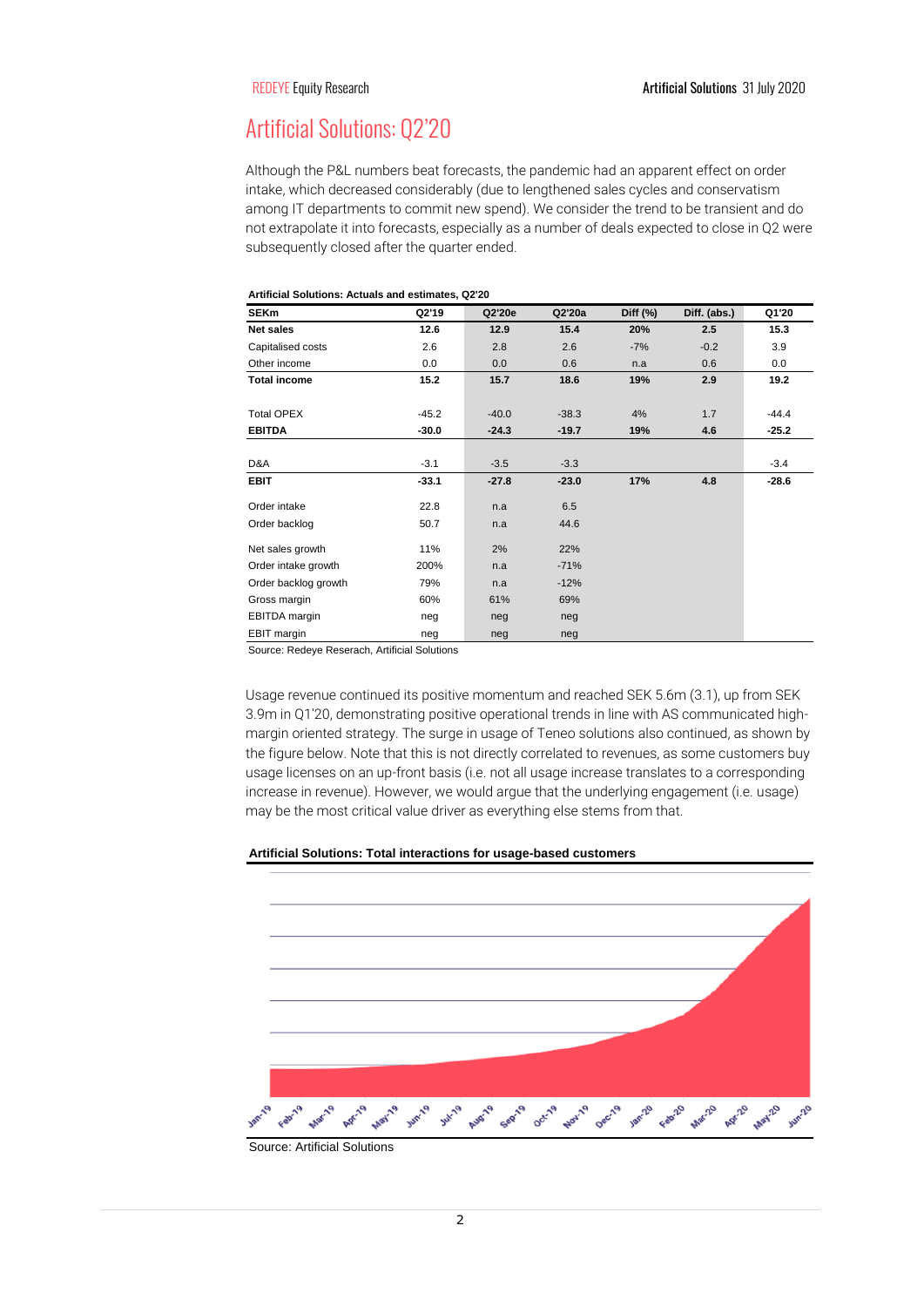Moreover, AS had one additional customer win during the quarter and secured the closure of a new partnership with Tech Mahindra, a leading global systems integrator and infrastructure provider. AS also completed a SEK 27m share issue during the quarter to secure its near-term funding.

As order intake for the quarter fell below the value of revenue delivered, the backlog decreased by 12% compared to June 2019.

#### **Artificial Solutions: Order intake & backlog, end of quarter**

| (SEKm)                     | Q2'19 | Q2'20 | change | Q1'20 |
|----------------------------|-------|-------|--------|-------|
| License & Usage            | 16.6  | 3.5   | $-79%$ | 16.8  |
| % of total                 | 73%   | 54%   |        | 86%   |
| <b>Services</b>            | 6.1   | 3.0   | $-51%$ | 2.7   |
| % of total                 | 27%   | 46%   |        | 14%   |
| <b>Total order intake</b>  | 22.7  | 6.5   | $-71%$ | 19.5  |
| (SEKm)                     | Q2'19 | Q2'20 | change | Q1'20 |
| License & Usage            | 41.1  | 38.0  | $-8%$  | 48.7  |
| % of total                 | 81%   | 85%   |        | 86%   |
| <b>Services</b>            | 9.7   | 6.6   | $-32%$ | 7.7   |
| % of total                 | 19%   | 15%   |        | 14%   |
| <b>Total order backlog</b> | 50.8  | 44.6  | $-12%$ | 56.4  |

Source: Redeye Research, Artificial Solutions

Gross margin associated with the backlog is 82% (well above AS guidance of 70% from 2020). Important to note here is that as some customers will buy usage and services "as used", the future revenues from existing customers may be beyond that included in backlog at any stage. The high gross margin numbers are a result of continued success related to AS partner strategy, revenues through partners in Q2 was at 53% (34%).



#### **Artificial Solutions: Order backlog March 2020**

Source: Artificial Solutions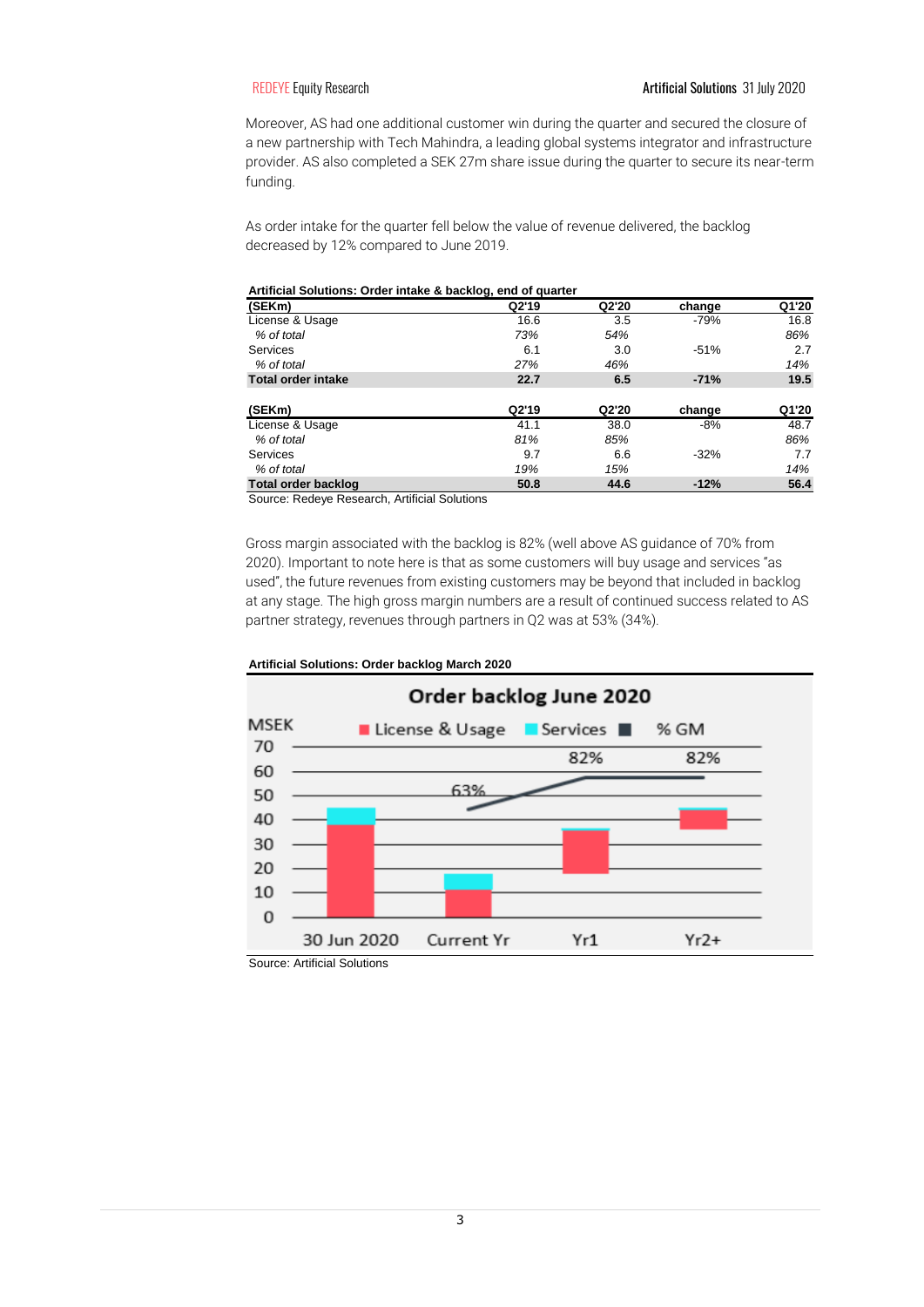# Financial Projections

| <b>SEKm</b>           | 2018     | 2019     | Q1'20   | Q2'20   | Q3'20e  | Q4'20e  | 2020e    | 2021e    | 2022e    |
|-----------------------|----------|----------|---------|---------|---------|---------|----------|----------|----------|
| <b>Net sales</b>      | 44.9     | 49.0     | 15.3    | 15.4    | 14.1    | 17.1    | 61.8     | 90.9     | 131.8    |
| Capitalised costs     | 12.2     | 12.0     | 3.9     | 2.6     | 2.8     | 5.0     | 14.3     | 16.0     | 17.0     |
| Other income          | 5.3      | 7.3      | 0.0     | 0.6     | 0.0     | 5.0     | 5.0      | 5.0      | 5.0      |
| <b>Total income</b>   | 62.4     | 68.4     | 19.2    | 18.6    | 16.9    | 27.1    | 81.1     | 111.9    | 153.8    |
| Other external costs  | $-51.5$  | $-62.7$  | $-12.7$ | $-10.0$ | $-10.0$ | $-12.0$ | $-44.7$  | $-48.7$  | $-53.1$  |
| Personnel costs       | $-105.9$ | $-117.7$ | $-31.7$ | $-28.3$ | $-27.0$ | $-28.5$ | $-115.5$ | $-123.6$ | $-132.2$ |
| Other operating costs | $-0.1$   | $-0.2$   | 0.0     | 0.0     | 0.0     | 0.0     | $-0.2$   | $-0.2$   | $-0.2$   |
| <b>EBITDA</b>         | $-95.1$  | $-112.3$ | $-25.2$ | $-19.7$ | $-20.1$ | $-13.5$ | $-79.1$  | $-60.4$  | $-31.6$  |
| D&A                   | $-23.7$  | $-33.6$  | $-3.4$  | $-3.3$  | $-3.6$  | $-3.7$  | $-14.0$  | $-15.0$  | $-16.2$  |
| <b>EBIT</b>           | $-118.8$ | $-145.9$ | $-28.6$ | $-23.0$ | $-23.7$ | $-17.2$ | $-93.1$  | $-75.4$  | $-47.7$  |
| Net financials        | $-27.3$  | $-35.9$  | $-2.7$  | $-19.0$ | $-7.0$  | $-10.0$ | $-38.7$  | $-15.0$  | $-15.0$  |
| <b>EBT</b>            | $-146.1$ | $-181.8$ | $-31.3$ | $-42.0$ | $-30.7$ | $-27.2$ | $-131.8$ | $-90.4$  | $-62.7$  |
| Tax                   | 0.0      | 0.0      | $-0.2$  | 0.0     | 0.0     | 0.0     | 0.0      | 0.0      | 0.0      |
| <b>Net Income</b>     | $-146.1$ | $-181.8$ | $-31.5$ | $-42.0$ | $-30.7$ | $-27.2$ | $-131.8$ | $-90.4$  | $-62.7$  |

### **Artificial Solutions: Profit and loss, at base case, '18-'22e**

Source: Redeye Research, Artificial Solutions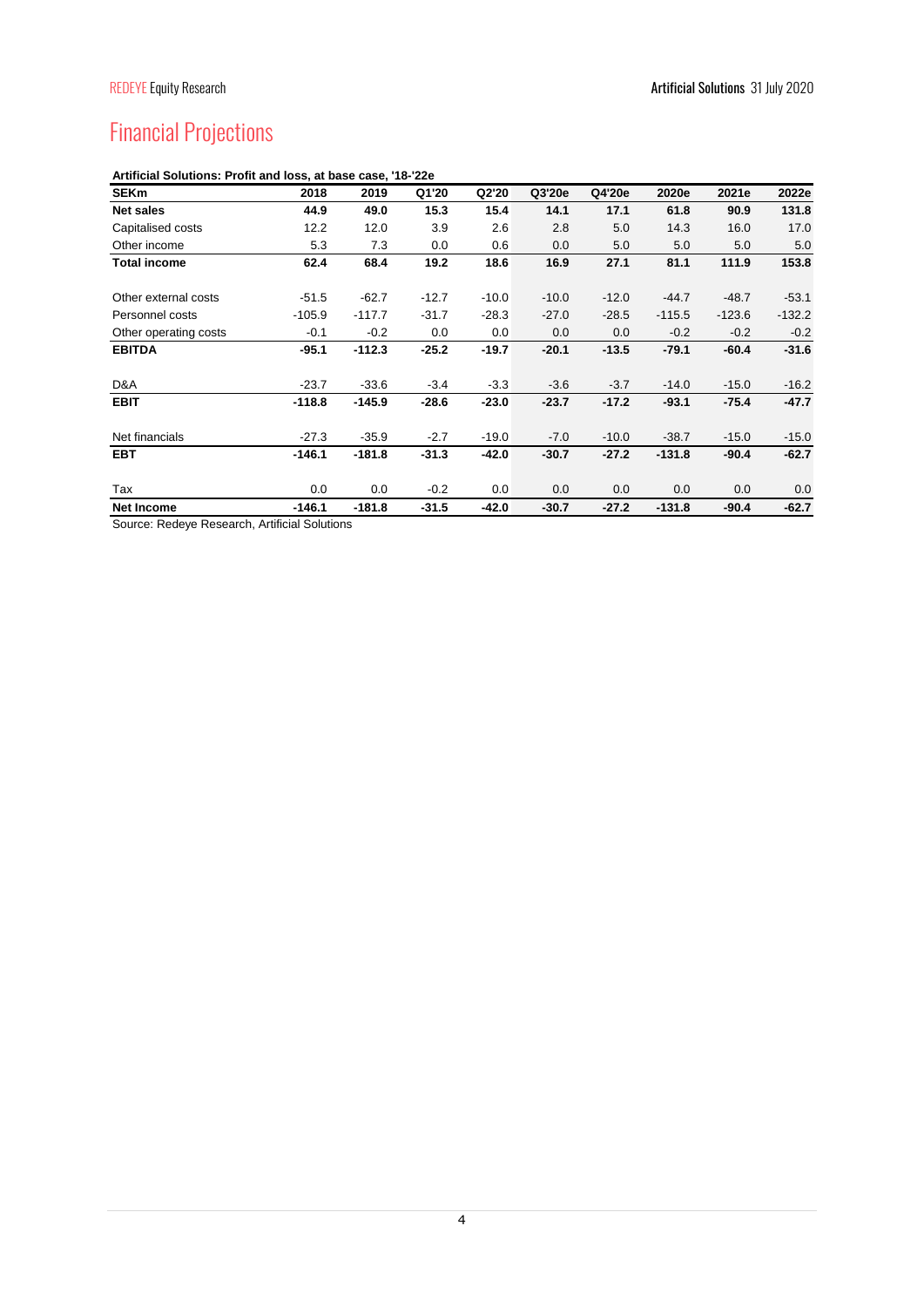# Valuation

We derive our fair value from a fundamental DCF analysis applied across three scenarios - base case (most likely), bear case (pessimistic) and bull case (optimistic). Following the recent directed share issue raising a total of SEK 26.9m the number of shares in our valuation amounts to 47.5m. The report motivates minor estimates revisions while the dilution from the share issue yields a slightly lower base case of SEK 17 (18) per share.

# Bear Case 2.5 SEK

- Sales '29e: SEK340m
- Term growth rate: 2%
- Avg. EBIT margin ('23-'29): 10%
- Term EBIT margin: 14%
- WACC: 12%

# Base Case 17.0 SEK

Key assumptions ('23-'29):

- CAGR sales: 30%
- Term growth rate: 2%
- Sales '29e: SEK810m
- Avg. EBIT margin: 21%
- Term EBIT margin: 34%
- WACC: 12%

In our bear case scenario, we see our bear points materialize. It mainly boils down to competition and technology risks, where we assume that Teneo will not sustain its competitiveness over the medium and long-term.

As a result, the shift towards more profitable revenue types do not occur, and the operating leverage is not realized.

These factors will contribute to AS lowering ambition and become a company with limited growth possibilities (i.e. a consultancy company with minor software sales). Reduced ambition will result in minor investments, employment, and marketing – leading to stable margins.

As the market develops, AS is wellpositioned to benefit from its superior offering. As a result, our base case sees it growing with the market thanks to the competitive product and its revised go-to-market strategy.

The Company's high operating leverage will translate into significant profitability as we assume a low customer churn and favourable customer acquisition costs.

In base case, we anticipate positive cash flow from 2023.

# Bull Case 38.0 SEK

- Sales '29e: SEK1 320m
- Term growth rate: 2%
- Avg. EBIT margin ('23-'29): 26%
- Term EBIT margin: 37%
- WACC: 12%

Our bull case factors in higher growth, driven by more customer wins and broader deployments at each customer (i.e. higher ACV).

Greater success will let AS to leverage its conversational data even further with a healthy rate of product innovation steaming from it – which ensures its competitiveness over a more extended period.

It's operating leverage, and lower churn assumptions (driven by greater stickiness from broader deployments) allows for higher margins, explaining our long-term profitability assumptions.

In bull case, we anticipate positive cash flow from 2022.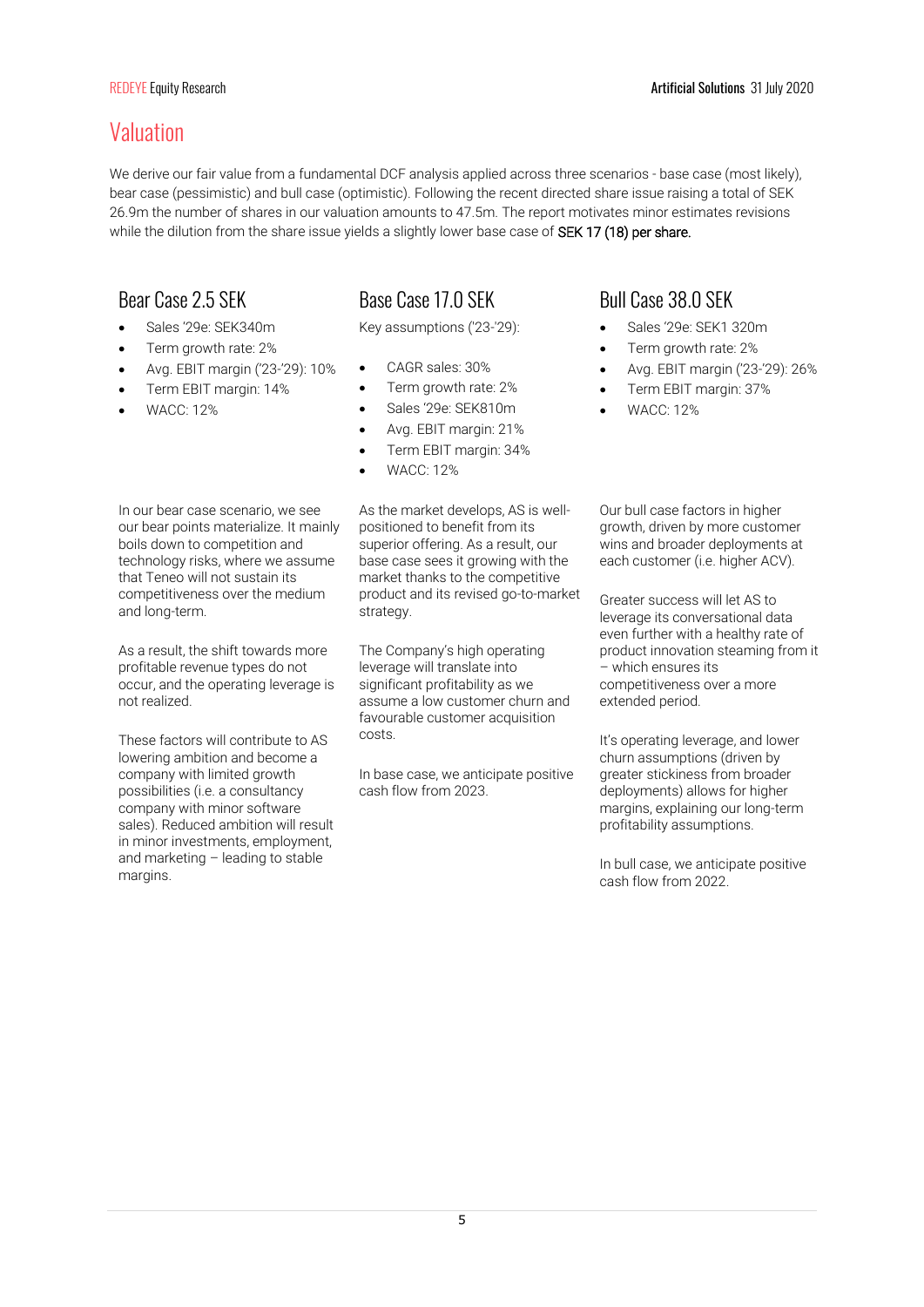# Summary Redeye Rating

The rating consists of three valuation keys, each constituting an overall assessment of several factors that are rated on a scale of 0 to 1 points. The maximum score for a valuation key is 5 points.

## Rating changes in the report: No changes

### People: 4

Artificial Solutions has a highly experienced senior management team and holds a strong position in terms of technological knowhow and products. The challenges ahead relate to good execution and management (go-to-market approach, customer acquisition, partner strategy etc.). Our assessment is that the team is well-equipped to capitalize on these opportunities. In addition to the CEO's experience from companies undergoing expansion, the majority of the team has been at AS for eight years or more. We consider the management team and the developers to be fundamental to the Company, which also represents a risk (dependency on key personnel). We would like the board and management team to have more skin in the game, to confirm their confidence in the Company's future and to align their interests with other shareholders'. As of now, their combined holding amounts to ~5.0%.

### Business: 3

AS is active in a market that is exhibiting particularly rapid growth. The overall global intelligent virtual assistants market is set to grow ~40% a year until 2023, according to Tractica, making it clearly a favorable market to be part of. Two of AS's three revenue streams - licenses and usage fees - provide high gross margins (~90%) and recurring revenues. The Company's high operating leverage should translate into significant profitability if it succeeds in growing with its market while controlling customer churn and acquisition costs.

### Financials: 1

We anticipate that the Company will need to raise additional capital for its ongoing operations before reaching profitability. Its balance sheet is strained with negative equity and considerable debt. AS has never before been able to reach profitability. In our estimates (base case), AS will reach profitability during 2023, at that point, the rating would start to gradually increase.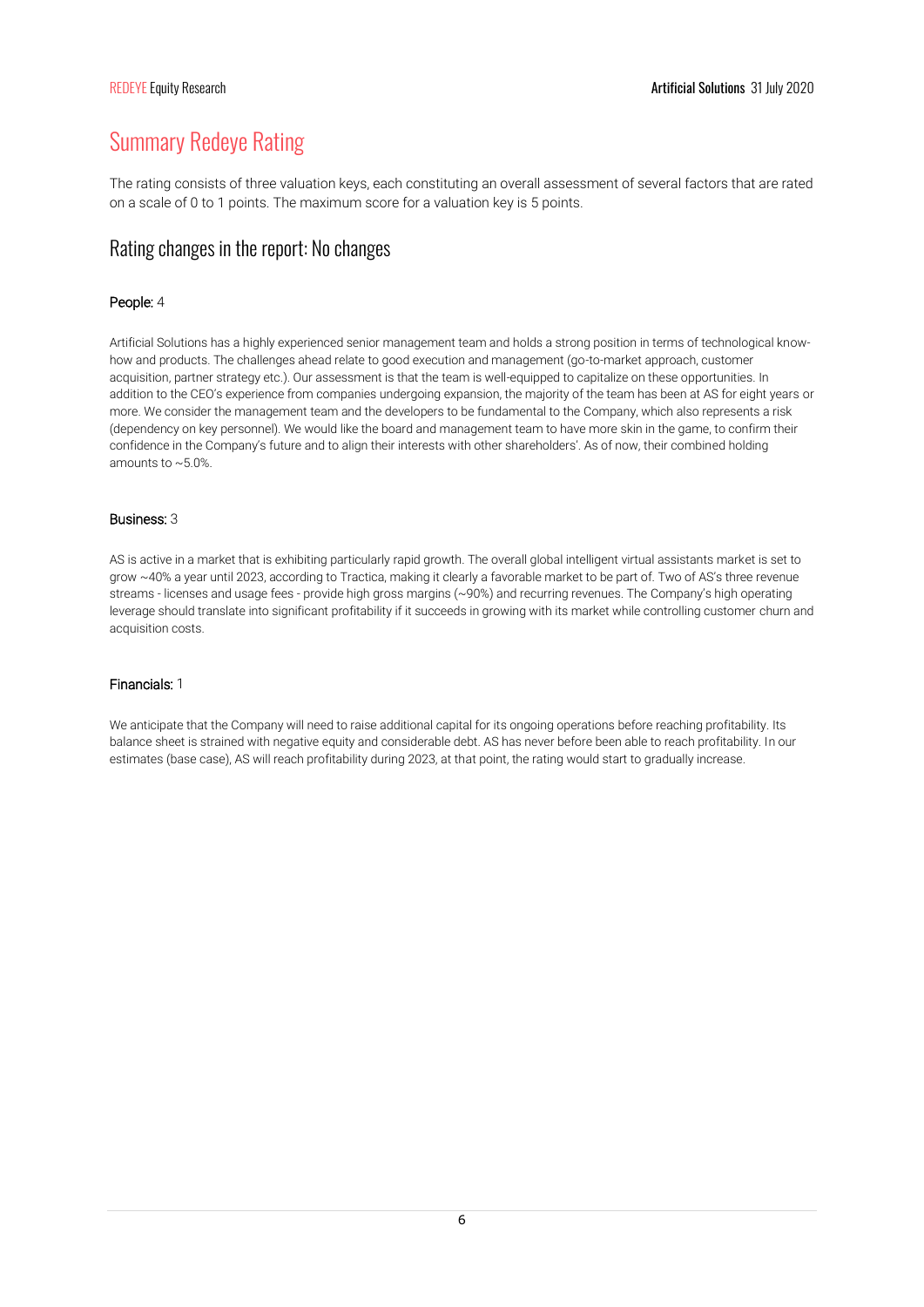| <b>INCOME STATEMENT</b>      | 2017           | 2018          | 2019           | 2020E          | 2021E            |
|------------------------------|----------------|---------------|----------------|----------------|------------------|
| Net sales                    | 48             | 45            | 49             | 62             | 91               |
| <b>Total operating costs</b> | $-113$         | $-140$        | $-161$         | $-141$         | $-151$<br>$-60$  |
| EBITDA                       | $-65$<br>$-1$  | $-95$<br>$-1$ | $-112$<br>$-1$ | $-79$<br>$-1$  | $-1$             |
| Depreciation<br>Amortization | $-24$          | -23           | $-33$          | $-14$          | $-14$            |
| Impairment charges           | 0              | 0             | 0              | 0              | 0                |
| EBIT                         | $-91$          | $-119$        | $-146$         | $-93$          | $-75$            |
| Share in profits             | 0              | 0             | 0              | 0              | 0                |
| Net financial items          | $-14$          | $-27$         | $-36$          | $-39$          | $-15$            |
| Exchange rate dif.           | 0              | 0             | 0              | 0              | 0                |
| Pre-tax profit               | $-105$         | $-146$        | $-182$         | $-132$         | $-90$            |
| Tax                          | 0              | 0             | 0              | 0              | 0                |
| Net earnings                 | $-105$         | $-146$        | $-182$         | $-132$         | $-90$            |
| <b>BALANCE SHEET</b>         | 2017           | 2018          | 2019           | 2020E          | 2021E            |
| Assets                       |                |               |                |                |                  |
| Current assets               |                |               |                |                |                  |
| Cash in banks                | 4              | 47            | 4              | 12             | 5                |
| Receivables                  | 4              | 6             | 32             | 7              | 10 <sup>10</sup> |
| Inventories                  | 0              | 0             | 0              | 0              | 0                |
| Other current assets         | 10             | 17            | 0              | 0              | 0                |
| <b>Current assets</b>        | 18             | 70            | 36             | 20             | 15               |
| <b>Fixed assets</b>          |                |               |                |                |                  |
| Tangible assets              | $\overline{2}$ | 2             | $\overline{2}$ | $\overline{2}$ | $\overline{2}$   |
| Associated comp.             | 0              | 0             | 0              | 0              | 0                |
| Investments                  | 5              | 6             | 5              | 5              | 5                |
| Goodwill                     | 7              | 0             | 0              | 0              | 0                |
| Cap. exp. for dev.           | 0              | 0             | 0              | 0              | 0                |
| O intangible rights          | 30             | 29            | 31             | 31             | 33               |
| O non-current assets         | 0              | 0             | 0              | 0              | 0                |
| Total fixed assets           | 45             | 37            | 38             | 38             | 40               |
| Deferred tax assets          | 0              | 0             | 0              | 0              | 0                |
| Total (assets)               | 63             | 107           | 74             | 58             | 55               |
| Liabilities                  |                |               |                |                |                  |
| <b>Current liabilities</b>   |                |               |                |                |                  |
| Short-term debt              | 75             | 94            | 141            | 221            | 297              |
| Accounts payable             | 36             | 47            | 49             | 52             | 54               |
| O current liabilities        | 0              | 0             | 0              | 0              | 8                |
| <b>Current liabilities</b>   | 112            | 141           | 190            | 273            | 359              |
| Long-term debt               | 24             | 52            | 0              | 0              | 0                |
| O long-term liabilities      | 0              | 0             | 0              | 0              | 0                |
| Convertibles                 | 0              | 0             | 0              | 0              | 0                |
| <b>Total Liabilities</b>     | 136            | 193           | 190            | 273            | 359              |
| Deferred tax liab            | 0              | 0             | 0              | 0              | 0                |
| <b>Provisions</b>            | 0              | 0             | 0              | 0              | 0                |
| Shareholders' equity         | $-73$          | $-86$         | $-116$         | $-214$         | $-305$           |
| Minority interest (BS)       | 0              | 0             | 0              | 0              | 0                |
| Minority & equity            | $-73$          | $-86$         | $-116$         | $-214$         | $-305$           |
| Total liab & SE              | 63             | 107           | 74             | 58             | 55               |
| <b>FREE CASH FLOW</b>        | 2017           | 2018          | 2019           | 2020E          | 2021E            |
| Net sales                    | 48             | 45            | 49             | 62             | 91               |
| <b>Total operating costs</b> | $-113$         | $-140$        | -161           | $-141$         | $-151$           |
| Depreciations total          | -26            | $-24$         | $-34$          | $-14$          | $-15$            |
| EBIT                         | -91            | $-119$        | -146           | $-93$          | $-75$            |
| <b>Taxes on EBIT</b>         | 0              | 0             | 0              | 0              | 0                |
| NOPLAT                       | -91            | $-119$        | $-146$         | $-93$          | -75              |
| Depreciation                 | 26             | 24            | 34             | 14             | 15               |
| Gross cash flow              | -65            | -95           | $-112$         | -79            | $-60$            |
| Change in WC                 | 23             | 1             | -7             | 27             | 8                |
| <b>Gross CAPEX</b>           | $-70$          | $-16$         | -35            | $-15$          | $-17$            |
| Free cash flow               | $-113$         | $-109$        | $-153$         | $-67$          | $-69$            |
| <b>CAPITAL STRUCTURE</b>     | 2017           | 2018          | 2019           | 2020E          | 2021E            |
| Equity ratio                 | $-115%$        | $-81%$        | $-157%$        | $-368%$        | -559%            |
| Debt/equity ratio            | $-137%$        | $-169%$       | $-121%$        | $-103%$        | -97%             |
| Net debt                     | 95             | 99            | 136            | 209            | 293              |
| Capital employed             | 22             | 13            | 20             | -6             | $-12$            |
| Capital turnover rate        | $0.8\,$        | $0.4\,$       | 0.7            | 1.1            | 1.7              |
| <b>GROWTH</b>                | 2017           | 2018          | 2019           | 2020E          | 2021E            |
| Sales growth                 | 39%            | -6%           | 9%             | 26%            | 47%              |
| EPS growth (adj)             | 0%             | $-44%$        | -59%           | $-28%$         | $-31%$           |

## REDEYE Equity Research **Artificial Solutions** 31 July 2020

| <b>DCF VALUATION</b><br>WACC (%)                  | 12.0%             | <b>CASH FLOW, MSEK</b><br>NPV FCF (2020-2028)<br>NPV FCF (2029-) |                      |                    | 221<br>802                                |
|---------------------------------------------------|-------------------|------------------------------------------------------------------|----------------------|--------------------|-------------------------------------------|
|                                                   |                   | Net debt (20E)                                                   |                      |                    | $-208$                                    |
|                                                   |                   | Fair value estimate MSEK                                         |                      |                    | 815                                       |
|                                                   |                   | Nr. of shares                                                    |                      |                    | 47.5                                      |
| Assumptions 2020-2026 (%)<br>Average sales growth | 39.4%             | Fair value e. per share, SEK                                     |                      |                    | 17.0                                      |
| <b>EBIT</b> margin                                | neg               | Share price, SEK                                                 |                      |                    | 16.1                                      |
|                                                   |                   |                                                                  |                      |                    |                                           |
| <b>PROFITABILITY</b><br><b>ROE</b>                | 2017<br>$0\%$     | 2018                                                             | 2019<br>0%<br>0%     | 2020E<br>$0\%$     | 2021E<br>0%                               |
| <b>ROCE</b>                                       | $-679%$           | $-275%$                                                          | $-432%$              | $-846%$            | 14215%                                    |
| ROIC                                              | $0\%$             | $-532%$                                                          | $-1140%$             | $-460%$            | 1289%                                     |
| <b>EBITDA</b> margin                              | $-137%$           | $-212%$                                                          | $-229%$              | $-128%$            | $-66%$                                    |
| <b>EBIT</b> margin                                | $-191%$           | $-265%$                                                          | $-298%$              | $-151%$            | $-83%$                                    |
| Net margin                                        | $-221%$           | $-325%$                                                          | $-371%$              | $-213%$            | $-99%$                                    |
| <b>DATA PER SHARE</b>                             | 2017              | 2018                                                             | 2019                 | 2020E              | 2021E                                     |
| EPS                                               | $-18.29$          | $-10.28$                                                         | $-4.20$              | $-3.05$            | $-2.09$                                   |
| EPS adj<br>Dividend                               | $-18.29$          | $-10.28$<br>0.00                                                 | $-4.20$<br>0.00      | $-3.05$<br>0.00    | $-2.09$<br>0.00                           |
| Net debt                                          | $0.00\,$<br>16.56 | 6.98                                                             | 3.15                 | 4.82               | 6.77                                      |
| Total shares                                      | 5.76              | 14.22                                                            | 43.24                | 47.54              | 47.54                                     |
| <b>VALUATION</b>                                  | 2017              | 2018                                                             | 2019                 | 2020E              | 2021E                                     |
| FV                                                | 95.3              | 99.2                                                             | 934.2                | 1,006.5            | 1.090.4                                   |
| P/E                                               | 0.0               |                                                                  | 0.0<br>$-4.4$        | $-6.1$             | -8.8                                      |
| P/E diluted                                       | 0.0               |                                                                  | 0.0<br>$-4.4$        | $-6.1$             | $-8.8$                                    |
| P/Sales                                           | 0.0               |                                                                  | 0.0<br>16.3          | 12.9               | 8.8                                       |
| <b>EV/Sales</b>                                   | 2.0               |                                                                  | 2.2<br>19.1          | 16.3               | 12.0                                      |
| EV/EBITDA<br>EV/EBIT                              | $-1.5$<br>$-1.0$  | $-1.0$<br>$-0.8$                                                 | $-8.3$<br>$-6.4$     | $-12.7$<br>$-10.8$ | $-18.0$<br>$-14.5$                        |
| P/BV                                              | 0.0               |                                                                  | 0.0<br>$-6.9$        | $-3.7$             | $-2.6$                                    |
| <b>SHARE PERFORMANCE</b>                          |                   |                                                                  | <b>GROWTH/YEAR</b>   |                    | 18/20E                                    |
| 1 month                                           |                   | 149.3%                                                           | Net sales            |                    | $1.4\%$                                   |
| 3 month                                           |                   | 229.5%                                                           | Operating profit adj |                    | 26.7%                                     |
| 12 month                                          |                   | $-27.4%$                                                         | EPS, just            |                    | $-52.1%$                                  |
| Since start of the year                           |                   | 186.5%<br>Equity                                                 |                      |                    | 26.1%                                     |
| <b>SHAREHOLDER STRUCTURE %</b>                    |                   |                                                                  | <b>CAPITAL</b>       |                    | <b>VOTES</b>                              |
| Scope<br>AFA Försäkring                           |                   |                                                                  | 35.3%                | 5.4%               | 35.3%<br>5.4%                             |
| SEB-Stiftelsen                                    |                   |                                                                  |                      | 4.4%               | 4.4 %                                     |
| C WorldWide Asset Management                      |                   |                                                                  |                      | $2.8\%$            | $2.8\%$                                   |
| Ulf Johansson                                     |                   |                                                                  |                      | 2.5%               | 2.5%                                      |
| Johan A. Gustavsson                               |                   |                                                                  |                      | $2.4\%$            | 2.4%                                      |
| <b>NLISIP</b>                                     |                   |                                                                  |                      | 1.9%               | 1.9%                                      |
| Nordnet Pensionsförsäkring<br>John Brehmer        |                   |                                                                  |                      | 1.7%<br>$1.6\%$    | 1.7%                                      |
| Sven Härgestam                                    |                   |                                                                  |                      | 1.5%               | 1.6%<br>1.5%                              |
| <b>SHARE INFORMATION</b>                          |                   |                                                                  |                      |                    |                                           |
| Reuters code                                      |                   |                                                                  |                      |                    | ASAI.st                                   |
| List                                              |                   |                                                                  |                      |                    | First North                               |
| Share price                                       |                   |                                                                  |                      |                    | 16.1                                      |
| Total shares, million<br>Market Cap, MSEK         |                   |                                                                  |                      |                    | 47.5<br>763.1                             |
| <b>MANAGEMENT &amp; BOARD</b>                     |                   |                                                                  |                      |                    |                                           |
| CEO                                               |                   |                                                                  |                      |                    | Lawrence Flynn                            |
| CFO                                               |                   |                                                                  |                      |                    | <b>Chris Bushnell</b>                     |
| IR                                                |                   |                                                                  |                      |                    | <b>Chris Bushnell</b>                     |
| Chairman                                          |                   |                                                                  |                      |                    | Ása Hedin                                 |
| <b>FINANCIAL INFORMATION</b>                      |                   |                                                                  |                      |                    |                                           |
|                                                   |                   |                                                                  |                      |                    |                                           |
| <b>ANALYSTS</b><br>Havan Hanna                    |                   |                                                                  |                      |                    | Redeve AB<br>Mäster Samuelsgatan 42, 10tr |
| havan.hanna@redeye.se                             |                   |                                                                  |                      |                    | 111 57 Stockholm                          |

Viktor Westman viktor.westman@redeye.se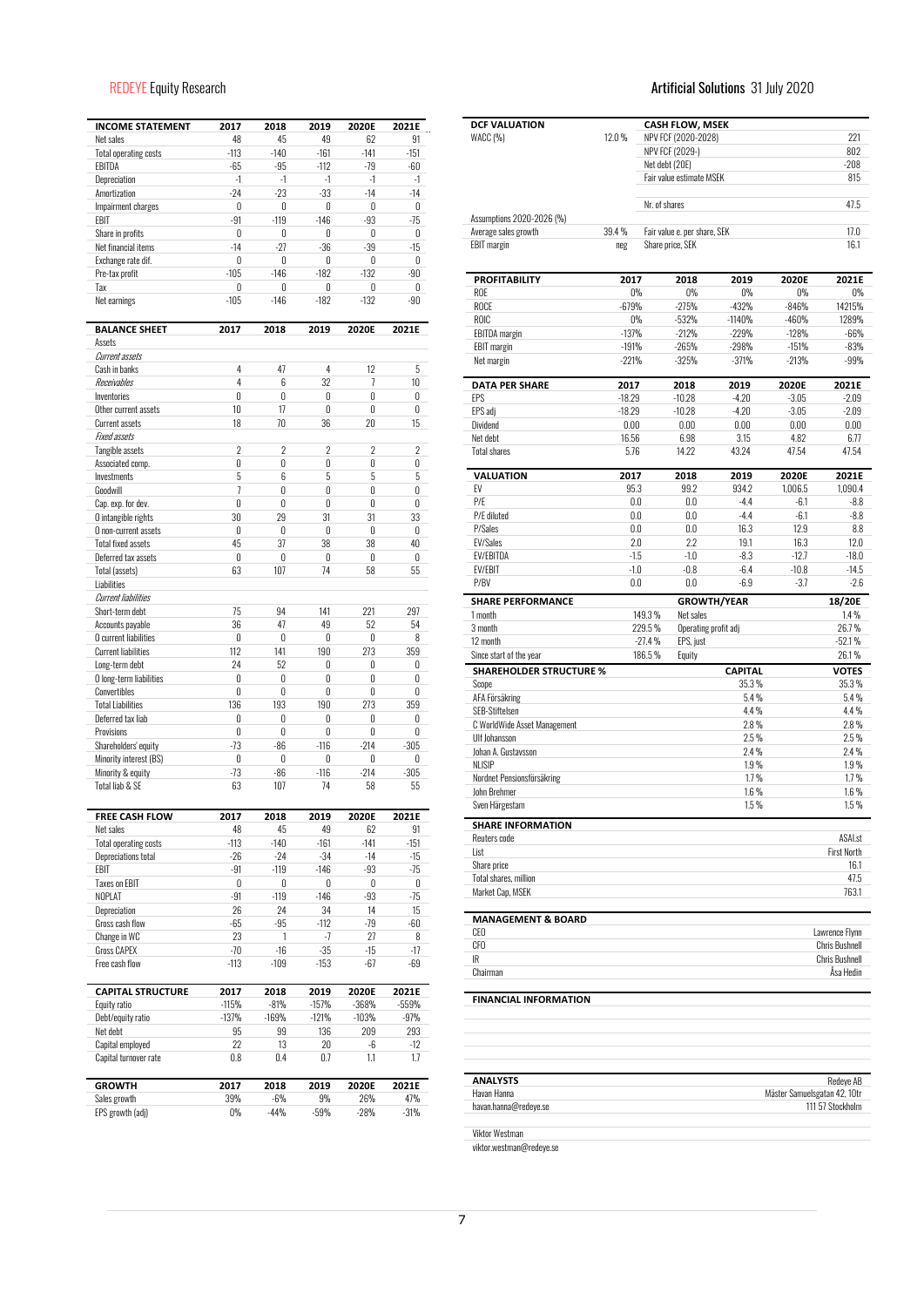# Redeye Rating and Background Definitions

### Company Quality

Company Quality is based on a set of quality checks across three categories; PEOPLE, BUSINESS, FINANCE. These are the building blocks that enable a company to deliver sustained operational outperformance and attractive longterm earnings growth.

Each category is grouped into multiple sub-categories assessed by five checks. These are based on widely accepted and tested investment criteria and used by demonstrably successful investors and investment firms. Each sub-category may also include a complementary check that provides additional information to assist with investment decision-making.

If a check is successful, it is assigned a score of one point; the total successful checks are added to give a score for each sub-category. The overall score for a category is the average of all sub-category scores, based on a scale that ranges from 0 to 5 rounded up to the nearest whole number. The overall score for each category is then used to generate the size of the bar in the Company Quality graphic.

### People

At the end of the day, people drive profits. Not numbers. Understanding the motivations of people behind a business is a significant part of understanding the long-term drive of the Company. It all comes down to doing business with people you trust, or at least avoiding dealing with people of questionable character.

The People rating is based on quantitative scores in seven categories:

Passion, Execution, Capital Allocation, Communication, Compensation, Ownership, and Board.

### Business

If you don't understand the competitive environment and don't have a clear sense of how the business will engage customers, create value and consistently deliver that value at a profit, you won't succeed as an investor. Knowing the business model inside out will provide you some level of certainty and reduce the risk when you buy a stock. The Business rating is based on quantitative scores grouped into five sub-categories:

Business Scalability, Market Structure, Value Proposition, Economic Moat, and Operational Risks.

### Financials

Investing is part art, part science. Financial ratios make up most of the science. Ratios are used to evaluate the financial soundness of a business. Also, these ratios are key factors that will impact a company's financial performance and valuation. However, you only need a few to determine whether a company is financially strong or weak.

The Financial rating is based on quantitative scores that are grouped into five separate categories:

Earnings Power, Profit Margin, Growth Rate, Financial Health, and Earnings Quality.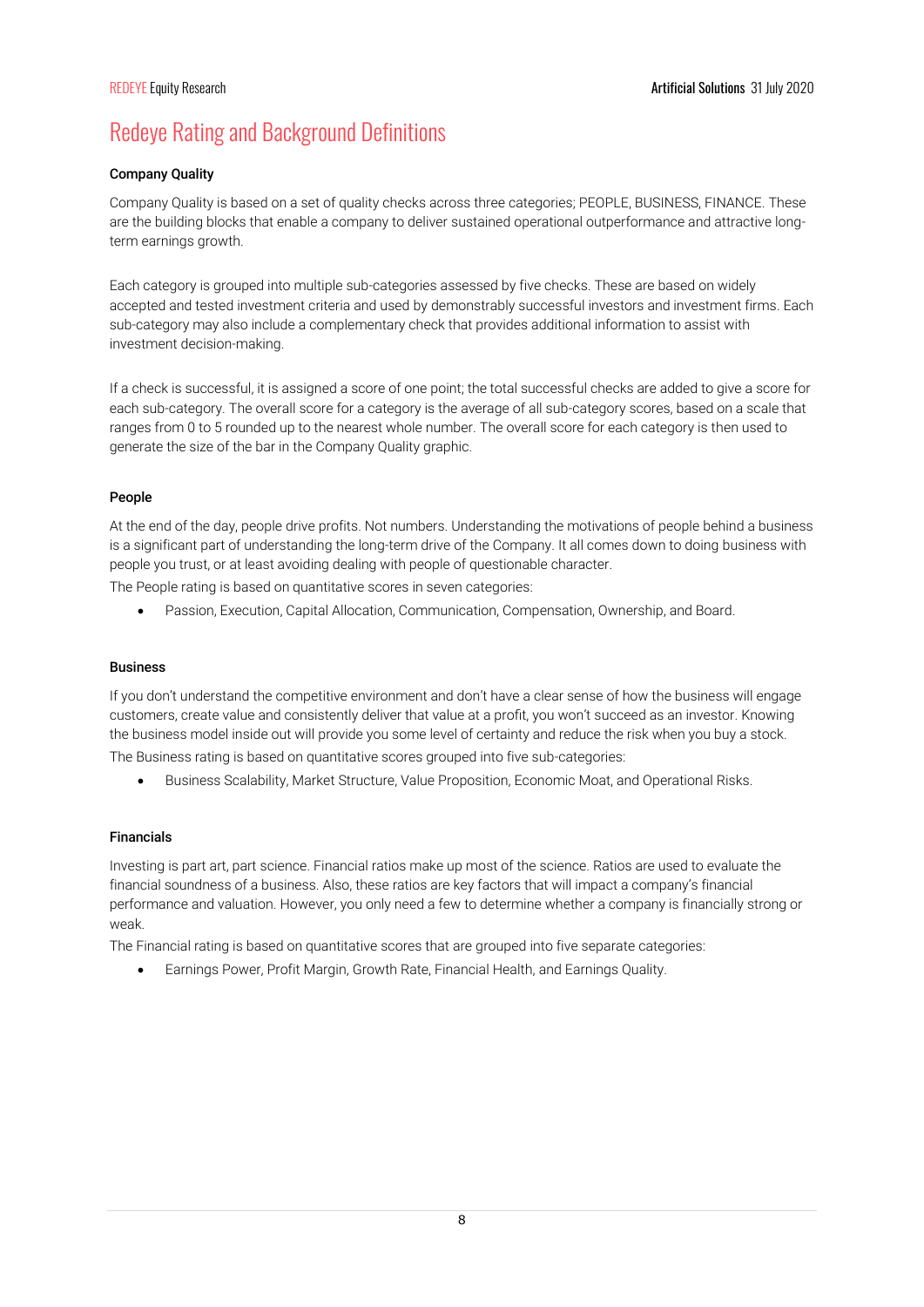# Redeye Equity Research team

Management

Björn Fahlén bjorn.fahlen@redeye.se

Håkan Östling hakan.ostling@redeye.se

## Technology Team

Jonas Amnesten jonas.amnesten@redeye.se

Henrik Alveskog henrik.alveskog@redeye.se

Havan Hanna havan.hanna@redeye.se

Kristoffer Lindström kristoffer.lindstrom@redeye.se

Erika Madebrink erika.madebrink@redeye.se

Fredrik Nilsson fredrik.nilsson@redeye.se

Tomas Otterbeck tomas.otterbeck@redeye.se

Eddie Palmgren eddie.palmgren@redeye.se

Oskar Vilhelmsson oskar.vilhelmsson@redeye.se

Viktor Westman viktor.westman@redeye.se **Editorial** Eddie Palmgren eddie.palmgren@redeye.se

Mark Siöstedt mark.siostedt@redeye.se

# Life Science Team

Gergana Almquist gergana.almquist@redeye.se

Oscar Bergman oscar.bergman@redeye.se

Anders Hedlund anders.hedlund@redeye.se

Arvid Necander arvid.necander@redeye.se

Erik Nordström erik.nordstrom@redeye.se

Klas Palin klas.palin@redeye.se

Jakob Svensson jakob.svensson@redeye.se

Ludvig Svensson ludvig.svensson@redeye.se

Niklas Elmhammer niklas.elmhammer@redeye.se

Mats Hyttinge mats.hyttinge@redeye.se